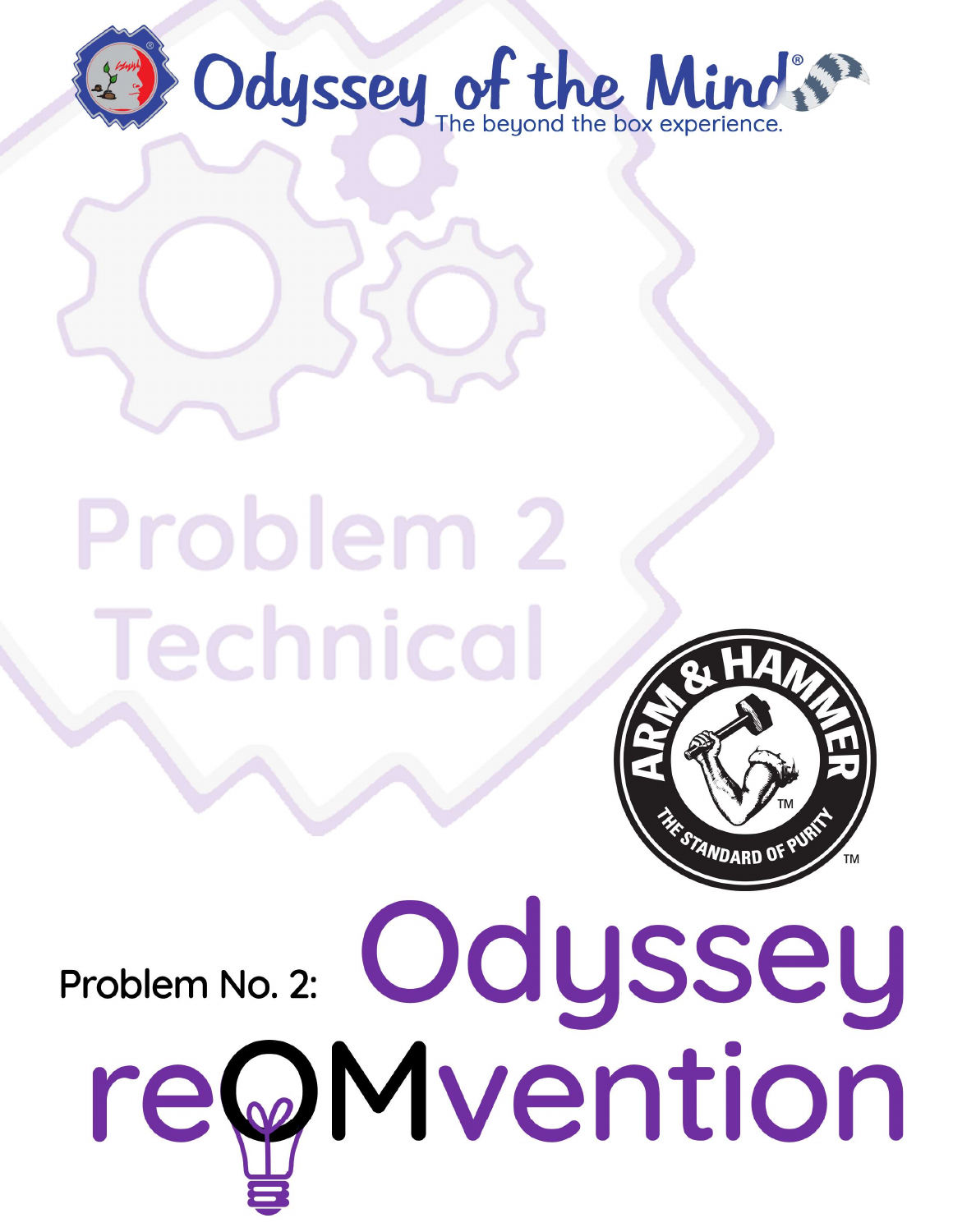# Odyssey reOMvention

Problem No. 2: Divisions I, II, III & IV

# *Open to Virtual Teams*  **Sponsored by ARM & HAMMER™**

# **Introduction**

In 1996 Odyssey of the Mind teams created our first Odyssey Invention solutions. They designed a new product or redesigned an existing one to assist someone with a physical disability to help perform a task. There were wonderful solutions. This year Arm & Hammer wants all of our OMers to use their creativity to explore environmental threats and solutions. So, OM is reinventing this problem knowing that we are all stewards of the environment and that the key to preserving it is creative problem-solving!

## **A. The Problem**

While no one knows what the future holds, it's likely OMers will have an important role in shaping it! To prove just that, teams will present a performance that includes an original threat to the environment that self-replicates until a teamcreated technical reOMvention device removes the threat. A hero character will use the device to save the environment. Performances will include a setting that reflects the threat and then returns to its original state. The performance will also include original music, two animal characters, and must include ARM & HAMMER™ Baking Soda.

The **creative emphases** of the problem are on the overall performance, how the threat self-replicates, the reOMvention device, the original music and how ARM & HAMMER™ Baking Soda is used in the solution.

The **Spirit of the Problem** is for the team to create a performance about a self-replicating threat to an environment found on Earth. It is eliminated by a team-created Odyssey reOMvention device that is used by a Hero Character to save the environment. The environment returns to its original state after the threat is removed, which will be reflected in a setting change. Two animal characters will hide when the environment is threatened, and then one animal will convince the other that it is safe to return once the threat is removed. The performance will also include an original song and must use ARM & HAMMER™ Baking soda.

- **B. Limitations** *(*Italicized word/terms are defined in the Problem Glossary or in the *2021-22 Odyssey of the Mind Program Guide.)*
	- 1. **General Rules:** Read the *2021-22 Odyssey of the Mind Program Guide*. This manual is updated each year and includes important rules for solving Odyssey of the Mind Problems and forms required for competition. This problem cannot be solved without referring to the Program Rules section of the guide.
	- 2. **Problem Clarifications:** The Odyssey of the Mind Program Guide explains the types of questions that will be clarified and how to submit them. Problem clarifications can be submitted and accessed at www.odysseyofthemind. com/clarifications. The deadline for submission is February 15, 2022. CCI may find it necessary to issue clarifications after that date, so continue to check for them after February 15 and before each competition.
	- 3. The **time limit** for this problem is 8 minutes. This includes setup, Style, and the presentation of the solution. Time will start when the Timekeeper says, "Team begin," and will end when the team gives its signal that it is finished or the timekeeper calls "Time."
	- 4. The **cost limit** for this problem is \$145 (U.S.). The combined value of all materials used during the presentation of the solution, including Style, cannot exceed this amount. The Odyssey of the Mind Program Guide explains the cost limit and how to determine the value of the materials used.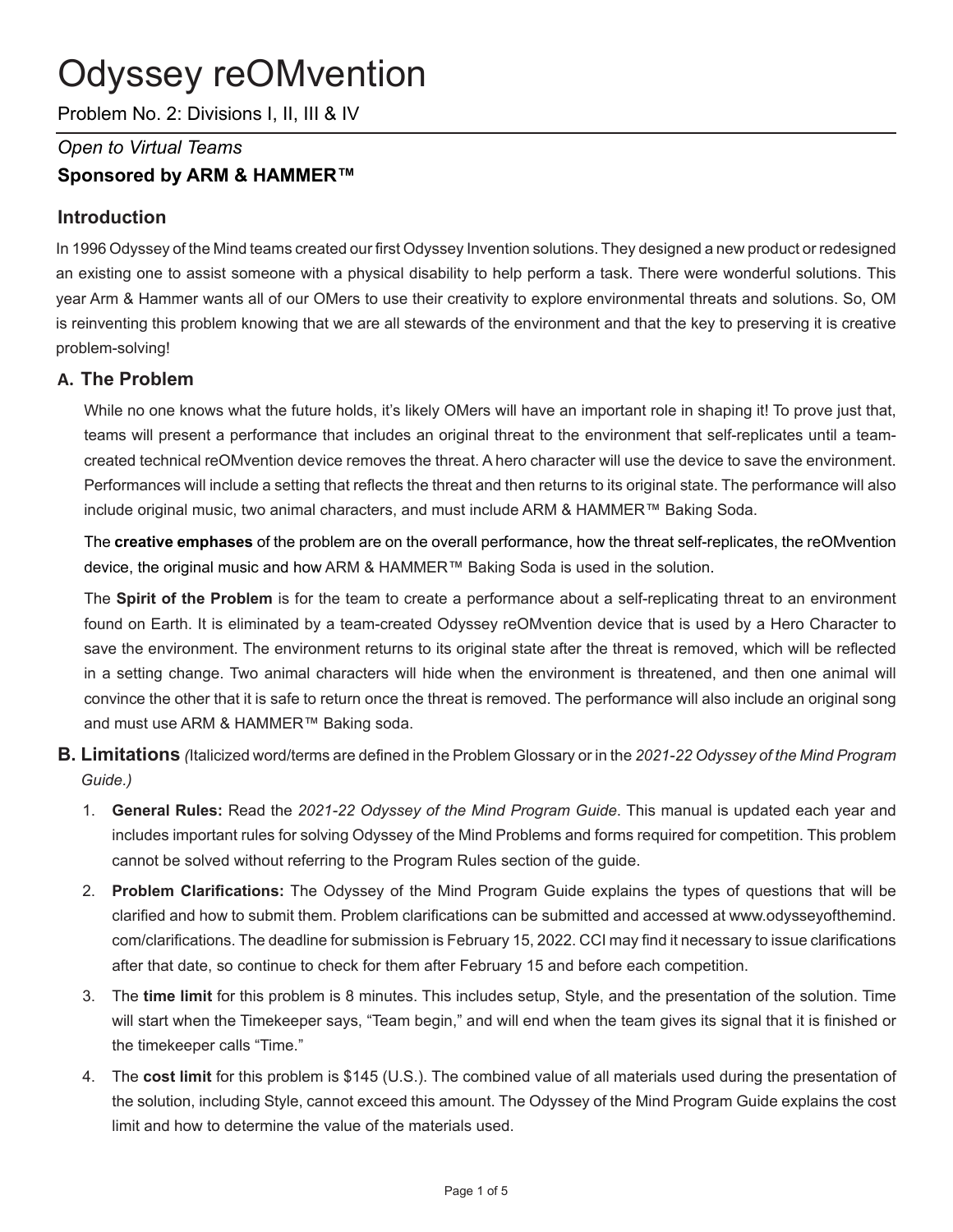- 5. The team will create an original performance that includes:
	- a. an original threat to the environment that self-replicates.
	- b. a team-created technical reOMvention device.
	- c. a hero character that uses the reOMvention device.
	- d. a setting that reflects the growing threat and its return to its original state.
	- e. original music.
	- f. two animal characters.
	- g. the use of ARM & HAMMER™ Baking Soda.
	- h. five Style elements including two that are chosen by the team listed in F. Style.

#### 6. The **Original Threat**:

- a. must be portrayed as affecting an existing physical environment found on, in, or surrounding planet Earth. Note: thoughts, feelings, dreams, etc. are not considered a physical environment.
- b. can be anything the team wishes *as portrayed in the performance*.
- c. must be represented by something tangible in the performance.
- d. will self-replicate; that is, it will increase in number through addition of more of the same threat. This can be done in any way, but the replication must be represented by something physical in the performance that can be seen by the judges and audience. As it replicates it will change the setting.

#### 7. The **reOMvention Device**:

- a. must be an original device designed and constructed by the team. It may include commercially-produced parts.
- b. cannot be powered by any form of electricity, including battery power.
	- Division 1 is allowed to use *direct human power, indirect human power*, and mechanical (except for electricity).
	- Divisions 2/3/4 must be self-contained and cannot use direct human power, but indirect human power and mechanical power (except for electricity) are allowed.
- c. will physically remove the threat, causing the environment to return to its original state.

#### 8. The **Hero Character:**

- a. will save the environment by using the reOMvention device as portrayed in the performance.
- b. must be a team member in costume.

#### 9. The **Setting**:

- a. must portray all or part of the physical environment of Earth being affected by the threat. It may be presented any way the team wishes, but must be tangible and visible to the judges and audience.
- b. will be shown in its original state and then change when affected by the threat. The change must be visible to judges and audience. Adding and removing items to the set can qualify as a change of the set.
- c. will return to its original state after the reOMvention device removes the threat.

#### 10. **Original Music**:

- a. must be performed live as described under Program Rules in the Odyssey of the Mind Program Guide.
- b. does not have to include lyrics but can if the team wishes.
- c. must be team-created. This can be an original composition, or an existing arrangement performed in an original way.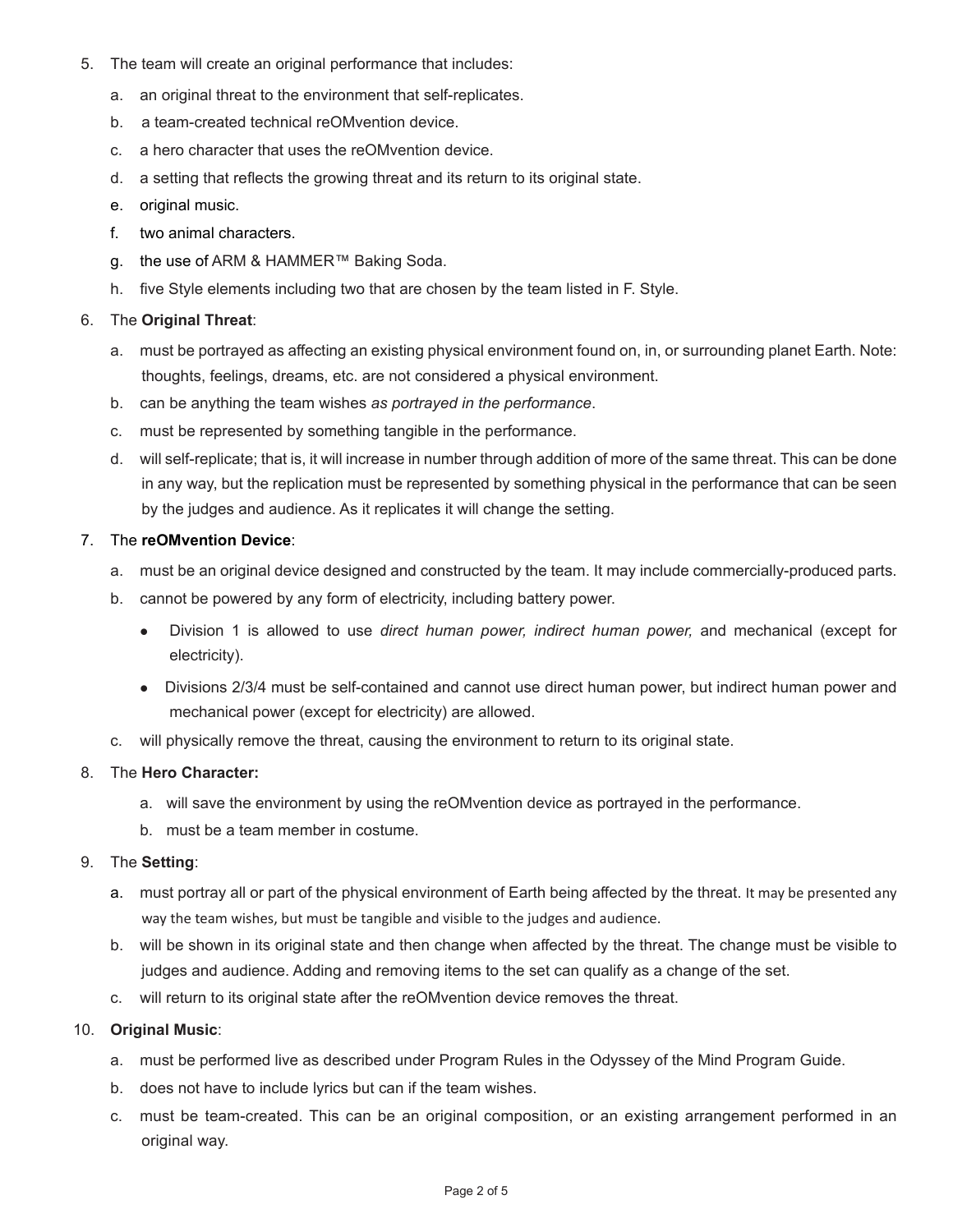#### 11. The **Two Required Animal Characters:**

- a. may be portrayed any way the team wishes but they must meet the requirements of being a *character*.
- b. must be currently existing animals.
- c. will hide while the environment is threatened. Hiding in the performance can be shown in any way. Once the threat is removed by the reOMvention device, one animal will convince the other that it is safe to return.

#### 12. The **use of ARM & HAMMER™ Baking Soda**:

- a. must be visible to the judges and audience.
- b. must be contained and not cause damage to the competition site.
- c. can be used in any way the team wishes.
- 13. The team should present the Staging Area Judge with four copies of the Team List Form found in the forms section at www.odysseyofthemind.com/members or four copies of a list on one side of one or two sheets of 8 1/2" x 11" or A4 paper. This list can be hand-printed, typed, or computer generated. It is for reference only. This list must include:
	- a. the team's membership name and number, the problem and division.
	- b. a brief description of the threat and how it self-replicates.
	- c. a brief description of the reOMvention device, how it operates, the power source used, and how it removes the threat.
	- d. a brief description of the Hero Character and how it uses the device.
	- e. a brief description of the setting and how the environment changes during and after the threat.
	- f. when in the performance the original music will be performed.
	- g. a brief description of the required animal characters being scored.
	- h. how ARM & HAMMER™ Baking Soda is used.
	- i. the signal the team will use to indicate it has finished its performance.

#### **C. Site, Setup and Competition**

- 1. A stage or floor area a minimum of 10' x 10' (3m x 3m) will be used, but a larger area is desirable. This will not be marked. Teams must be prepared to perform in a 10' x 10' area. If space permits, the team may perform and/or place equipment, props, etc. outside the 10' x 10' area. If a drop-off exists beyond the 10' x 10' dimensions, a caution line may be taped 30" (76.2cm) from the edge of the drop-off. This will serve as a warning, not a boundary.
- 2. A three-prong electrical outlet will be available at the performance area. Teams must bring their own extension cords and adapters, if needed.
- 3. The team members should report to the competition site with all items for the presentation of their solution at least 15 minutes before they are scheduled to compete.
- 4. At the end of the 8-minute time period, the Timekeeper will call "Time" and all activity must stop. The team may end before the 8 minutes but must signal the judges when it is finished.
- 5. Teams should bring cleaning utensils to clean up any mess. Should a team take an unreasonable amount of time to clean the site, or leave a mess, the judges will assess an Unsportsmanlike Conduct penalty. Others not on the team's roster can help the team clear the site and remove the team's props. The competition area must be left clean and dry for the next competing team.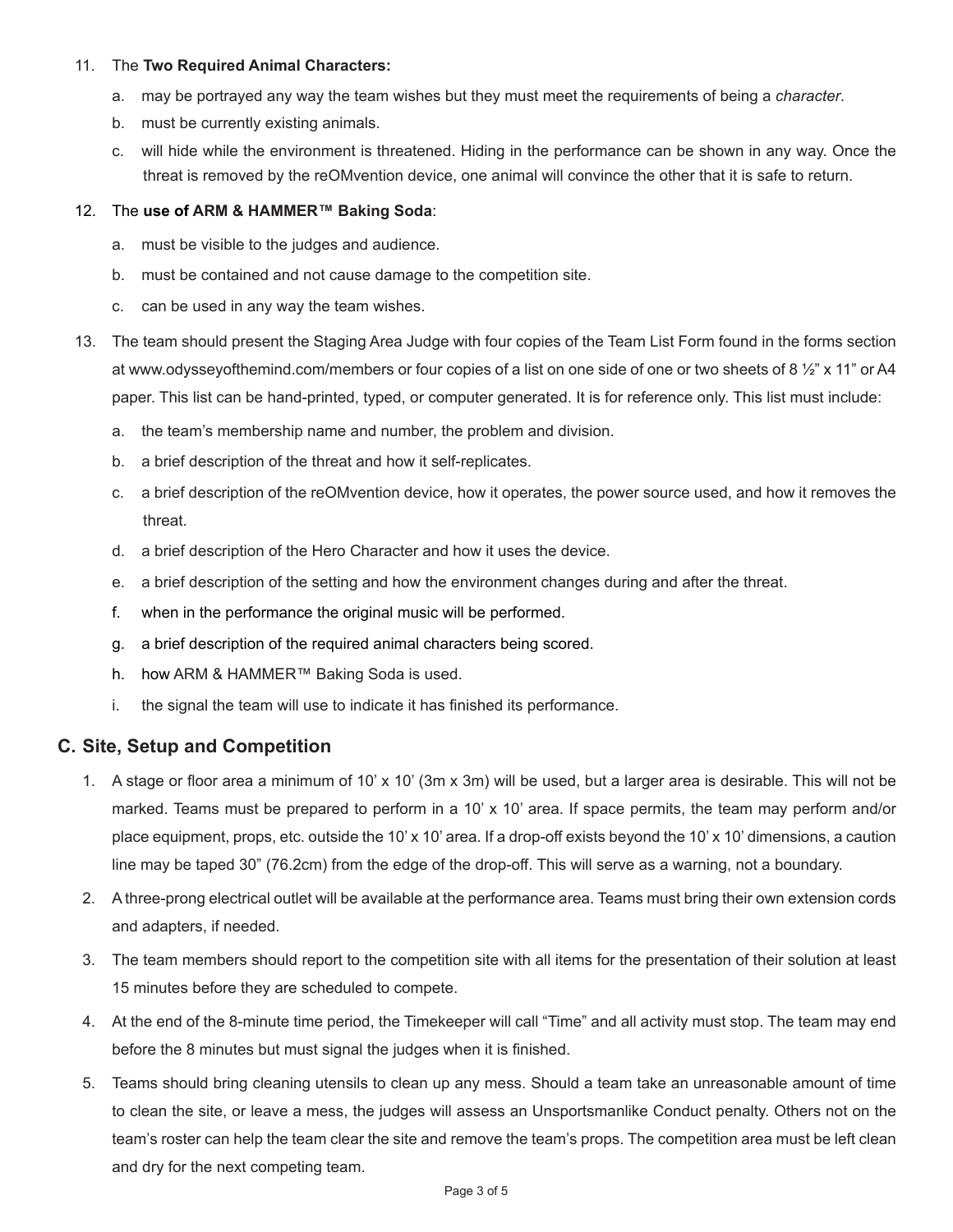# **D. Scoring**

| 1. |    |                                                                                |                              |
|----|----|--------------------------------------------------------------------------------|------------------------------|
| 2. |    |                                                                                |                              |
| 3. |    |                                                                                |                              |
|    | a. |                                                                                |                              |
|    | b. |                                                                                |                              |
| 4. |    |                                                                                |                              |
|    | a. |                                                                                |                              |
|    | b. |                                                                                |                              |
|    | C. |                                                                                |                              |
| 5. |    |                                                                                |                              |
|    | a. |                                                                                |                              |
|    | b. |                                                                                |                              |
| 6. |    |                                                                                |                              |
|    | a. |                                                                                |                              |
|    | b. | Returns to normal after threat is removed by reOMvention device  0 or 5 points |                              |
|    | C. |                                                                                |                              |
| 7. |    |                                                                                |                              |
|    | a. |                                                                                |                              |
|    | b. |                                                                                |                              |
| 8. |    |                                                                                |                              |
|    | a. |                                                                                |                              |
|    | b. |                                                                                |                              |
|    | C. |                                                                                |                              |
|    | d. | Creativity of how one animal convinces the other to return                     |                              |
|    |    |                                                                                |                              |
| 9. |    |                                                                                |                              |
|    | a. |                                                                                |                              |
|    | b. |                                                                                |                              |
|    |    |                                                                                | Maximum possible: 200 points |

# **E. Penalties**

*Teams that don't present a scored element of the problem will not receive a penalty, they will receive a zero score for that category.*